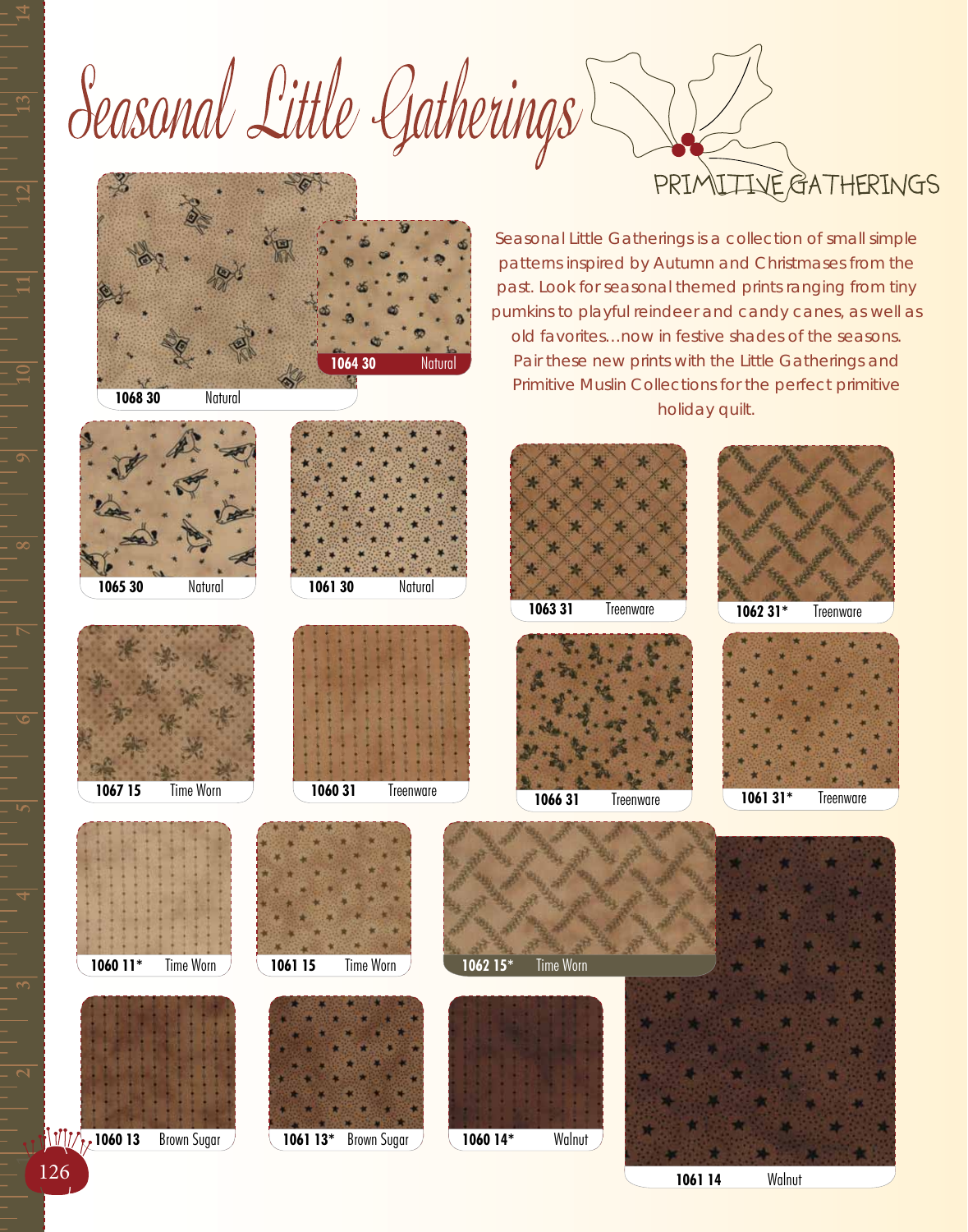







PRI 337 or PRI 337G Home for the Holidays 66"x 66"

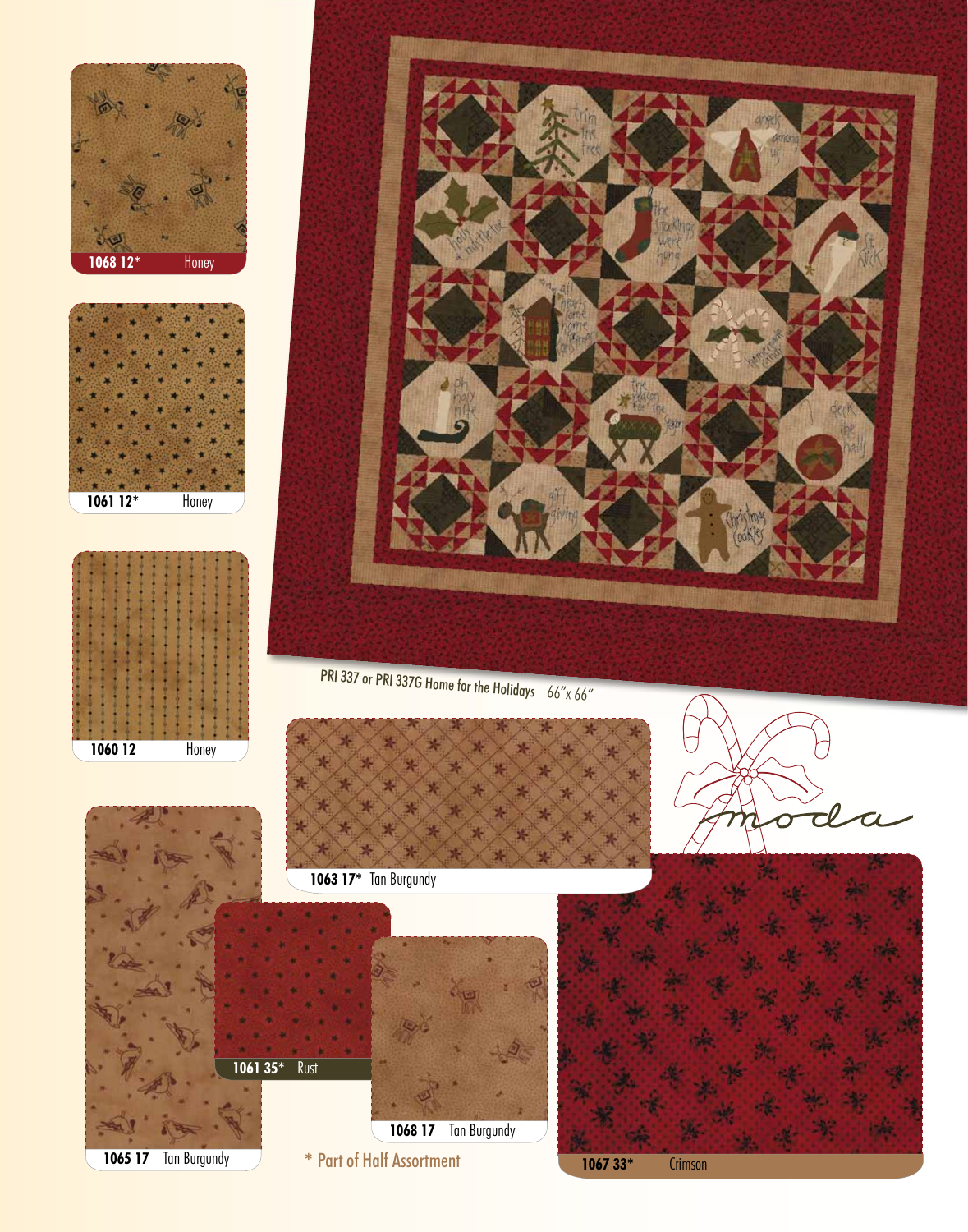